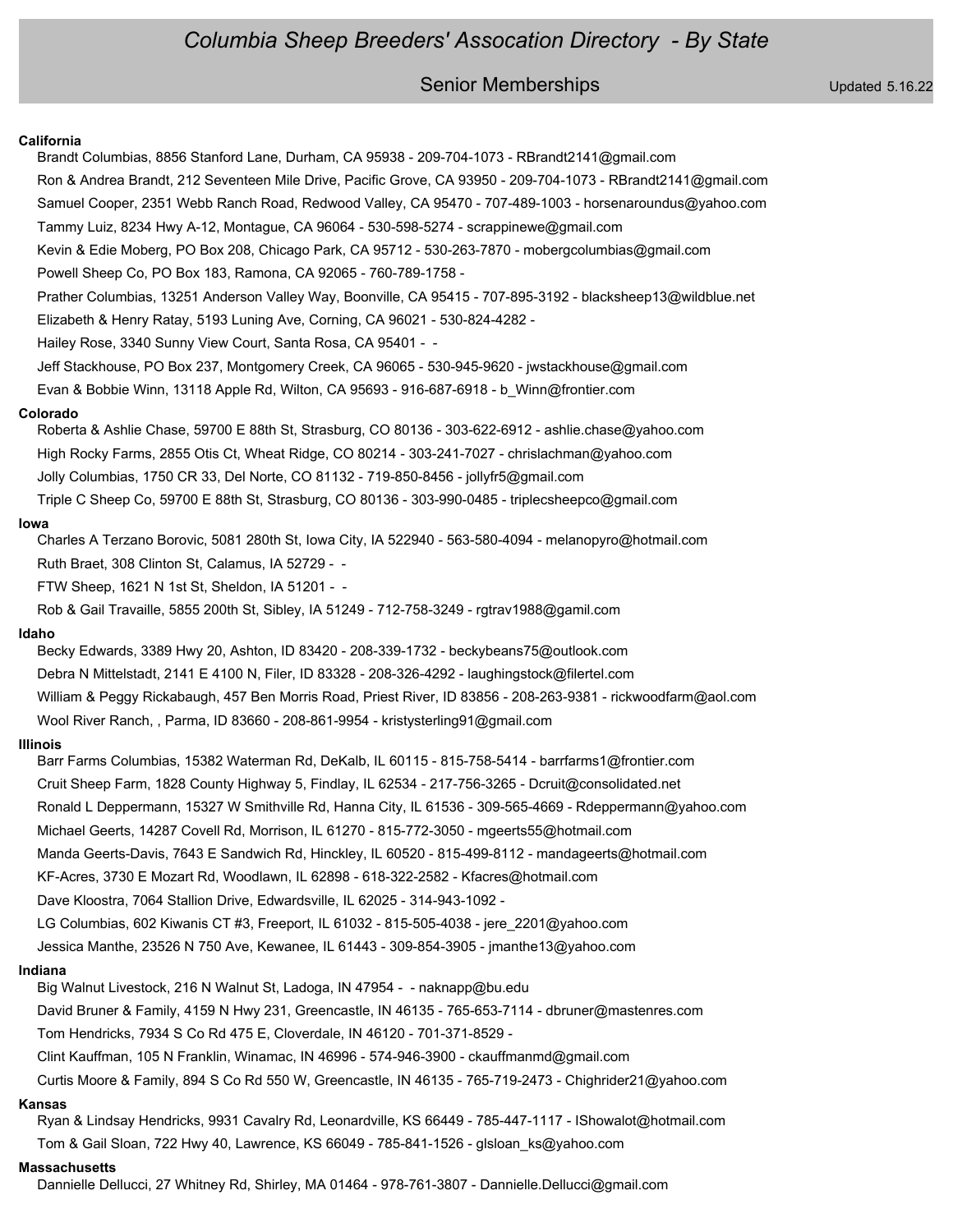## Senior Memberships Updated 5.16.22

Steven Hampson, 27 Whitney Rd, Shirley, MA 01464 - 978-761-5824 - hampsonss@yahoo.com

#### **Maine**

Robin Beck, 64 Record Rd, Livermore Falls, ME 04254 - 207-233-0779 - RockinSheepFarm@gmail.com

### **Michigan**

Betty J. Seelye, 15627 Hersey Rd, Hersey, MI 49639 - 231-250-0333 -

#### **Minnesota**

Isaiah Bauck, 38118 510th Ave, New York Mills, MN 56567 - 218-639-8484 -

Wayne Busch, 27793 775th Ave, Clarks Grove, MN 56011 - 507-391-5431 - wayneb1000@gmail.com Hoernemann Family, 21180 Cty 4 Blvd, Zumbrota, MN 55992 - 507-259-7244 - fivehacres@msn.com JK Acres, 2125 120th St, Balaton, MN 56115 - 952-356-5099 - JKacres2015@gmail.com Steven Alan Johnson, 19461 473rd Ave, Madelia, MN 56062 - 507-317-2915 - sajson791@gmail.com Linda & Terry Johnson, 27476 Farmview Rd, Winona, MN 55987 - 507-454-4115 - johnson@hbci.com Daniel D. Kuehne, 16649 Nystrom Ave, Reading, MN 56165 - 507-360-8179 - Timothy Lundblad, 14247 CR 15, Glenwood, MN 56334 - 320-424-1400 - lundblad@runestone.net Doug & Melanie Pamp, 1237 290th Ave, Garvin, MN 56132 - 507-626-0301 - pamp@westtechwb.com Lyle Ruter & Family, 15899 61st St, New London, MN 56273 - 320-905-6679 - tell.ruter@tds.net Spray Sheep Co, 10075 40th St NW, Milan, MN 56262 - 320-269-9644 - pateespray @hotmail.com Leland C Thiesen & Sons, 39737 Hwy 71, Windom, MN 56101 - 608-574-9410 - bthiesen@hanorusa.com

Rud Wasson, 18815 Co Rd 4, Osakis, MN 56360 - 320-808-9201 - rudwasson@hotmail.com

Charles & Louise Worm, 82189 420th Ave, Lakefield, MN 56150 - 507-360-2160 - ariesacres@gmail.com

#### **Missouri**

Mark Eagleson, 4002 NE State Route BB, Butler, MO 64730 - 701-658-9208 - eagledoggnd@yahoo.com D G & June Ann Ledford, 15333 St Hwy 129, Unionville, MO 63565 - 660-947-3404 - ledfordj@nemr.net Raspberry Meadows Farm, 5783 Hwy H, Leasburg, MO 65535 - 573-245-6851 - rmfsheep@centurylink.net

#### **Montana**

Blackman Columbias, 2987 Craig Frontage Rd, Wolf Creek, MT 59648 - 406-235-4227 - rainablackman.kma.1967@gmail.com Loni Blackman, 2987 Craig Frontage Rd, Wolf Creek, MT 59648 - 406-235-4227 -

R Jean Blackman, 2987 Craig Frontage Rd, Wolf Creek, MT 59648 - 406-799-4727 -

Margaret Eller, 415 Knapstad Rd, Sun River, MT 59483 - 406-264-5426 - margareteller415@gmail.com Faith Gasvoda, 14686 Judith Landing Road, Big Sandy, MT 59520 - 406-386-2228 - faithg1166@gmail.com Pat and Bev Gibbs, 513 Van Norman Road, Jordan, MT 59337 - 406-557-2852 - patbevgibbs@gmail.com Hart Sheep Co, 74 Truly Loop, Great Falls, MT 59405 - 406-736-5750 - hartsheepcollc@gmail.com Douglas Hitch, PO Box 368, Hobson, MT 59452 - 406-423-5651 - dhitch@itstriangle.com Conner Klick, PO Box 252, Simms, MT 59477 - 406-264-5989 - supersheepish@gmail.com Clint Lemmons, 20 Antelope Lane, Cascade, MT 59421 - 406-788-4314 - Domingo Lozano, PO Box 325, Absarokee, MT 59001 - 406-321-2688 - langhussheep@mtintouch.net Timber Coulee Columbias, PO Box 129, Sunburst, MT 59482 - 406-937-2775 - wallywld@northerntel.net

#### **North Dakota**

Colton Bredahl, 6273 57th St NW, Berthold, ND 58718 - 701-578-5679 - Kaiden Bredahl, 6273 57th St NW, Berthold, ND 58718 - 701-578-5679 - Scott Bredahl, 6273 57th St NW, Berthold, ND 58718 - 701-578-5679 - Dawson Columbias, 200 Main St, Brampton, ND 58017 - 701-724-3405 - harvd@drtel.net Jaden Deckert, 16249 119th St NE, Baldwin, ND 58521 - 701-527-2935 - jaden.deckert@outlook.com Fred & Kay Eagleson, 2562 85th Ave SE, Buchanan, ND 58420 - 701-252-2621 - Billie Estridge, 3491 112th Ave SE, Valley City, ND 58072 - 541-480-1340 - tcf@cbbmail.com Lynn Frey, 1219 55th St N, Granville, ND 58741 - 701-720-5036 - lynnhartmut@srt.com Geneva Hills Farm, 3491 112th Ave SE, Valley City, ND 58072 - 701-840-7598 - genevahillsfarm@gmail.com Kyle Giffey, 4920 15th St NW, Garrison, ND 58540 - 701-337-5442 -

Mary Jane Henley, 4947 50th Ave SE, Streeter, ND 58483 - 701-427-3714 - mjhenley58353@gmail.com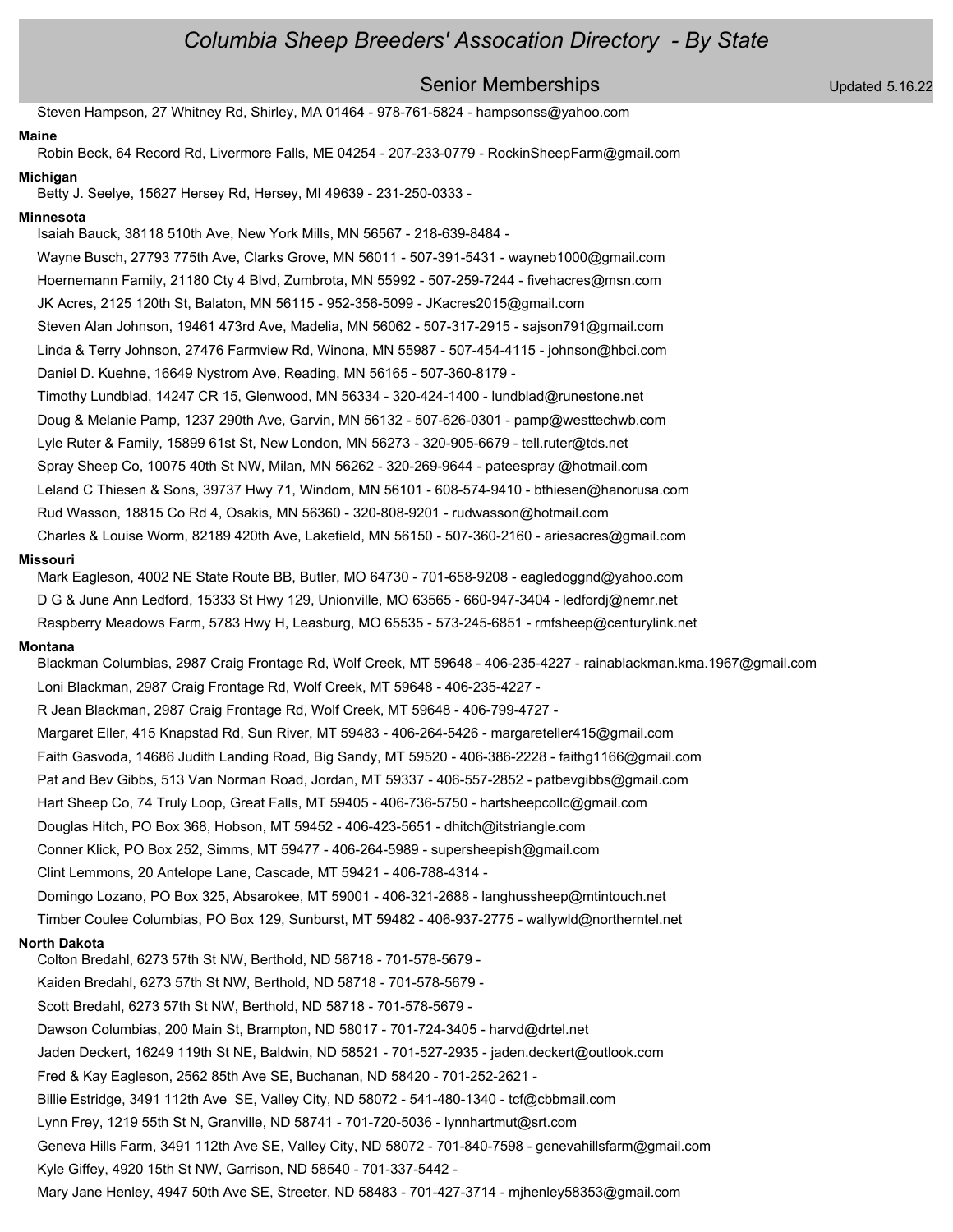Senior Memberships Updated 5.16.22 Don Lawson, 6877 Co Rd 134, Flasher, ND 58535 - 701-527-0839 - skoobydon@westriv.com North Dakota State Univ, PO Box 6050, Fargo, ND 58108 - 701-205-9764 - Steve.e.anderson@ndsu.edu Hettinger Research Center, PO Box 1377, Hettinger, ND 58639 - 701-567-4323 - christopher.schauer@ndsu.edu Brian Troxel, 1505 Laurel Lane, Minot, ND 58703 - - **Nebraska** K & S Columbias, 427 Hat Creek Rd, Harrison, NE 69346 - 308-672-6772 - marepwr@gmail.com Littlefield Family Farm, 521 24 1/2 Rd, Surprise, NE 68667 - 402-526-2240 - michaelrlittlefield@yahoo.com **New Mexico** Jádí' ha'bá'a't'í'n Columbias, PO Box 4237, Yahtahey, NM 87375 - 505-906-2172 - tsosie1998@gmail.com Jim Ryland, PO Box 4237, Yahtahey, NM 87375 - 505-713-9664 - rabbitt77talwipstima@gmail.com **New York** W Keith Stumbo & Family, PO Box 121, Honeoye, NY 14471 - 585-367-2775 - sheepkath@aol.com **Ohio** Cobb Columbias, 4590 TR 135, McComb, OH 45858 - 419-957-6046 - cobbsheepfarms@gmail.com Thomas Conner & Family, 15846 Cromley Rd, Ashville, OH 43103 - 614-332-2223 - tommyc31@yahoo.com Cortney Copeland, 7476 Co Rd 23, Lewistown, OH 43333 - 937-596-6384 - copeland13@embarqmail.com Mike Copeland, 7476 Co Rd 23, Lewistown, OH 43333 - 937-596-6384 - mcopeland1966@gmail.com Diller Sheep Farm, 9490 Reservior Rd, Harrod, OH 45850 - 419-649-3527 - Eugene Dumbaugh & Family, 4547 SR 61 S Rt 1, Mt Gilead, OH 43338 - 419-946-5203 - Judy Gucker, 575 SHN 53, McCutchenville, OH 44844 - 419-981-2715 - Chris Johnson, 18741 Miller Rd, Richwood, OH 43344 - 614-572-7227 - cjohnson602003@gmail.com Moenter Homestead, 4721 Devil's Hole Rd, Pemberville, OH 43450 - 419-261-9555 - michael.moenter@gmail.com Seifert Farms, 22200 Leymore Rd, Luckey, OH 43443 - 419-601-0538 - adseifert22@yahoo.com David Sherrick & Family, 4433 E State Rd, Lima, OH 45807 - 419-643-4357 - elsherrick4@gmail.com **Oregon** John Barker, PO Box 210, Jefferson, OR 97352 - - Janelle Cornett, 2050 NE Raleigh St, Portland, OR 97209 - - R & C Columbias, 6995 Enterprise Rd, Dallas, OR 97338 - 503-357-4152 - r.c.columbias@gmail.com Zane Van Horsen, 35179 Riverside Drive SW, Albany, OR 97321 - 541-223-8452 - zane@ironwater.com **Pennsylvania** Bruce L Snyder, 10257 School House Rd, Kutztown, PA 19530 - 610-285-6570 - **South Dakota** Penny Coelho / Kelly Pfleger, 6344 Elk Creed Rd, Piedmont, SD 57769 - 909-641-7124 - pennycoelho@reagon.com Double A Ranch, 15445 454th Ave, South Shore, SD 57263 - 605-949-2034 - abean4444@yahoo.com Randy Fiest, 10391 Tufte Rd, Ludlow, SD 57755 - 605-576-3214 - Peterson Sheep Co, 803 23rd St NE, Lemmon, SD 57638 - 701-376-3115 - peterson@sdplains.com Pfleger Family Columbias, 15159 224th St, Box Elder, SD 57719 - 559-281-3511 - kellypfleger@gmail.com Steinmetz Columbias, PO Box 1239, Hot Springs, SD 57747 - 605-490-3015 - lns@goldenwest.net **Texas** Central Texas Columbias, 7200 FM 2125, Brownwood, TX 76801 - 325-998-8447 - Walter Gerhart, Box 247, Lawn, TX 79530 - 325-660-6114 - walter.gerhart@gmail.com **Utah** Hanna Sheep Co, 1830 E 5000 S, Price, UT 84501 - 435-650-5445 - C.Hanna83@hotmail.com Jarvis Sheep Co, 2049 W 4000 S, Spanish Fork, UT 84660 - 801-376-1183 - Sandra.Jarvis@nebo.edu Holly Courtney, 317 W Cherry St, Grantsville, UT 84029 - 435-840-4118 - Pitt Family Columbias, 317 W Cherry St, Grantsville, UT 84029 - 435-840-4118 - dpitt@tooeleschools.org Kyle & Paige Roath, PO Box 698, Coalville, UT 84017 - 801-244-1514 - paigeroath@yahoo.com Woolstenhulme Bros, 1969 S Hoytsville Rd, Coalville, UT 84017 - 435-336-2075 - columbiasheep84@gmail.com

#### **Virginia**

Kent Kelly, 18282 Oak Shade Rd, Jeffersonton, VA 22724 - 540-429-0423 - kentkelly@yahoo.com